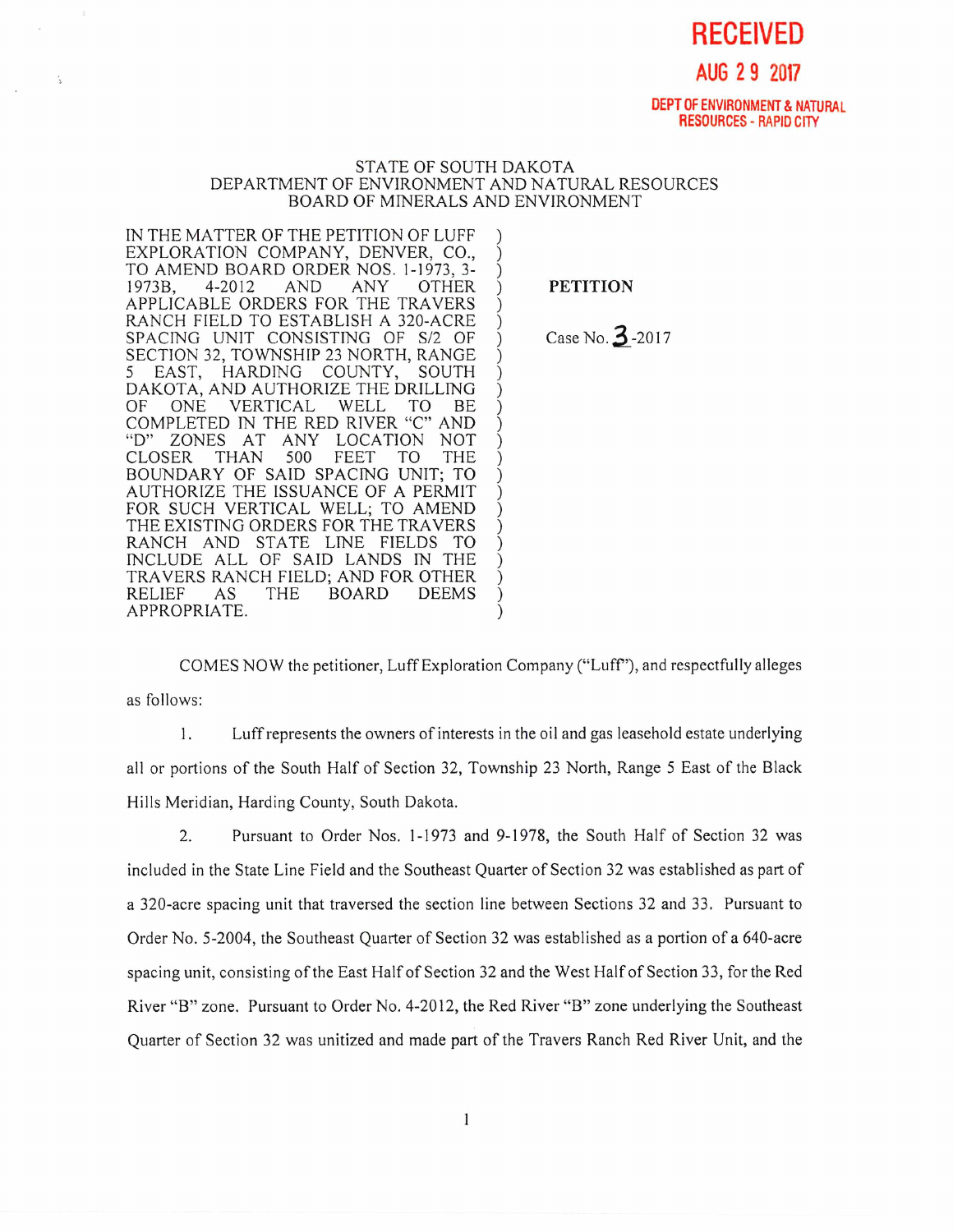field orders for the State Line and Travers Ranch Fields were amended to include said lands within the Travers Ranch field. The Southwest Quarter of Section 32 remains in the State Line Field.

3. Two producing wells have been drilled in the South Half of Section 32 by Luff. The 1-32 Janvrin well was drilled as a vertical Red River "B" well and subsequently plugged and abandoned, and the Janvrin I-32H was drilled as a horizontal well with two laterals into the Red River "B" zone. In addition, the TRRRU O-32H injection well was drilled in said lands for secondary recovery operations in the Travers Ranch Red River Unit. There is currently no production from the Red River "C" or "D" zones underlying said lands.

4. In Luff's opinion, the Red River "C" and "D" zones underlying all of the South Half of Section 32 are part of the same common source of supply.

5. Luff believes that the hydrocarbon reserves in the Red River "C" and "D" zones underlying said lands can be recovered by the drilling a vertical well. In Luff's opinion, such a plan of development would maximize the recovery of hydrocarbons and thereby prevent waste and would also result in the efficient and economical development of the zones as a whole.

6. Luff respectfully requests that the Board amend its prior orders, including Nos. 1- 1973, 3-1973B and 4-2012, so as to expand the boundaries of the Travers Ranch Field to include the Southwest Quarter of Section 32, and to establish a 320-acre spacing unit for the Travers Ranch Field consisting of South Half of Section 32 and allow a vertical well to be drilled in the Red River "C" and "D" zones at any location thereon not closer than 500 feet to the boundary of such spacing unit.

7. In Luff's opinion, forming the requested spacing unit and authorizing the drilling of the well described above will optimize primary recovery, prevent waste, avoid the drilling of unnecessary wells, and protect correlative rights.

8. The spacing unit requested to be created is not smaller than the maximum area that can be efficiently and economically drained by the proposed well and the size, shape, and location thereof will result in the efficient and economic development of the zones as a whole.

2